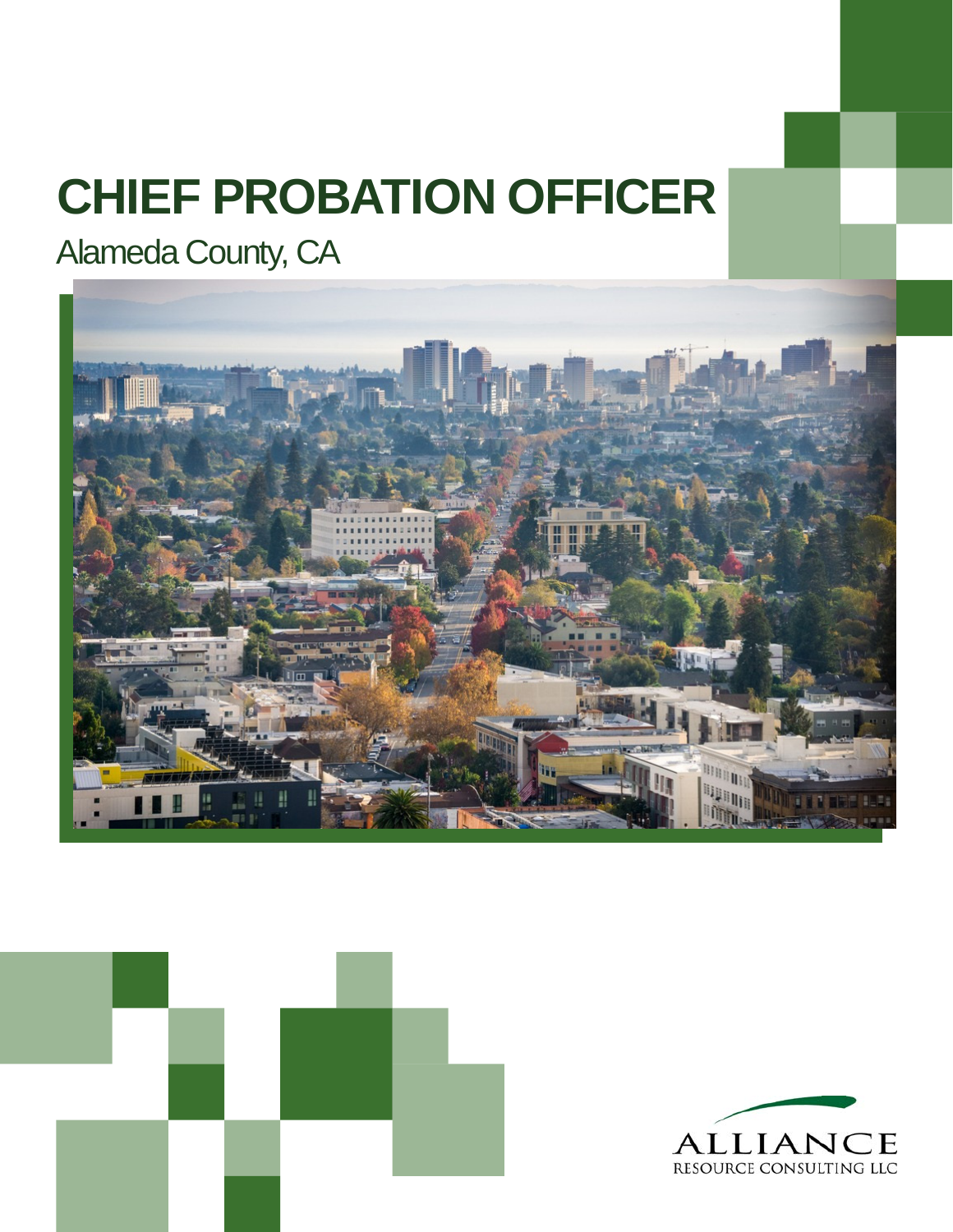### **ALLIANCE** RESOURCE CONSULTING LLC







### **THE COMMUNITY**

Alameda County is the geographic center of the San Francisco Bay Area, located on the east side of the Bay across from the San Francisco Peninsula. Commonly referred to as the "East Bay," the region has been the fastest growing in the San Francisco Bay Area for more than two decades. The East Bay is popular because of its desirable location, incredible diversity, ideal climate, broad economic base, welcoming communities, and business opportunities. The County itself is one of the most culturally diverse regions in the country.

Alameda County offers a variety of popular destinations including theatre, world-class symphony performances, dining, and many top-rated accommodations. The County is also home to many popular attractions including, The Oakland Museum, Chabot Space and Science Center, the Oakland Athletics, and the Livermore and Tri-Valley Wine Country. In addition, there are numerous parks, trails, and championship golf courses to enjoy. The University of California, Berkeley and California State University, East Bay are just two of the distinguished academic institutions serving Northern California. Urban transportation options are extremely accessible including the Oakland International Airport, the Bay Area Rapid Transit (BART) system, and the San Francisco Bay ferry system.

### **THE COUNTY**

Established in 1853, Alameda County has a population approaching 1.6 million residents making it the second largest county in the Bay Area and the seventh largest in the State. The County encompasses 14 cities including Alameda, Albany, Berkeley, Dublin, Emeryville, Fremont, Hayward, Livermore, Newark, Oakland, Piedmont, Pleasanton, San Leandro, and Union City as well as 6 unincorporated communities and rural areas that span a total of 738 square miles.

Alameda County employs approximately 9,000 employees working in 21 different agencies and departments and has an annual budget of over \$3 billion. As a major urban County, Alameda delivers a full spectrum of services, including general government and internal services, health care, social services, public works, criminal justice, and other public safety services for its community.

The County's mission is to enrich the lives of its residents through visionary policies and accessible, responsive, and effective services. Its vision is to be recognized as one of the best counties in which to live, work, and do business.

For more information, visit <https://www.acgov.org>.

### **E DEPARTM**

The mission of the Alameda County Probation Department is *to support and restore communities by providing compassionate supervision and accountability to justice-involved youth and adults and provide preventive and rehabilitative services through evidence-based practices and collaborative partnerships.*  It is also committed to its vision of making communities the safest in the nation.

The Department provides its services through its four divisions:

- **• Adult Field Services Division**  provides supervision and specialized programming to justice-involved adults and works closely with community partners to deliver effective services. The division also conducts investigations, prepares presentence reports for the court, and represents the Department on probation matters while yielding improved results for high-risk clients.
- **• Juvenile Field Services Division**  offers rehabilitative services to justice involved youth. Deputy Probation Officers serve in a number of roles, including youth advocate, case manager, and supervision officer. Many of the division's programs, such as truancy and prevention services, focus on diverting at-risk youth from entering the juvenile justice system. Other programs address substance abuse, keeping youth active participants in their education, and reuniting families.
- **• Juvenile Facilities Division**  is comprised of the Juvenile Hall and Camp Wilmont Sweeney, both located in the City of San Leandro. The Juvenile Hall is a 24-hour secure detention facility that houses youth awaiting court. Juvenile Institution Officers supervise youth who receive various services, including academic programming, job training, medical care, and mental health services, among others. Camp Sweeney houses adolescent males who are ordered into the facility by the Alameda County Juvenile Court. The program model emphasizes personal growth and provides education, behavioral health, and drug treatment services. Recently, funds have been allocated by the County to construct a replacement for Camp Sweeney, which will be a campus-like facility that houses both male and female youth and offers comprehensive programming and services.
- **• Administration Division**  is comprised of a diverse array of units that support the efficient and effective management of the Department: Administrative and Financial Services, Administrative Support Services, Information Technology, Human Resources and Payroll, Training, Professional Standards, and the Volunteers in Probation (VIP) program. The Training Unit offers approximately 240 courses to sworn and non-sworn departmental staff on an annual basis and ensures compliance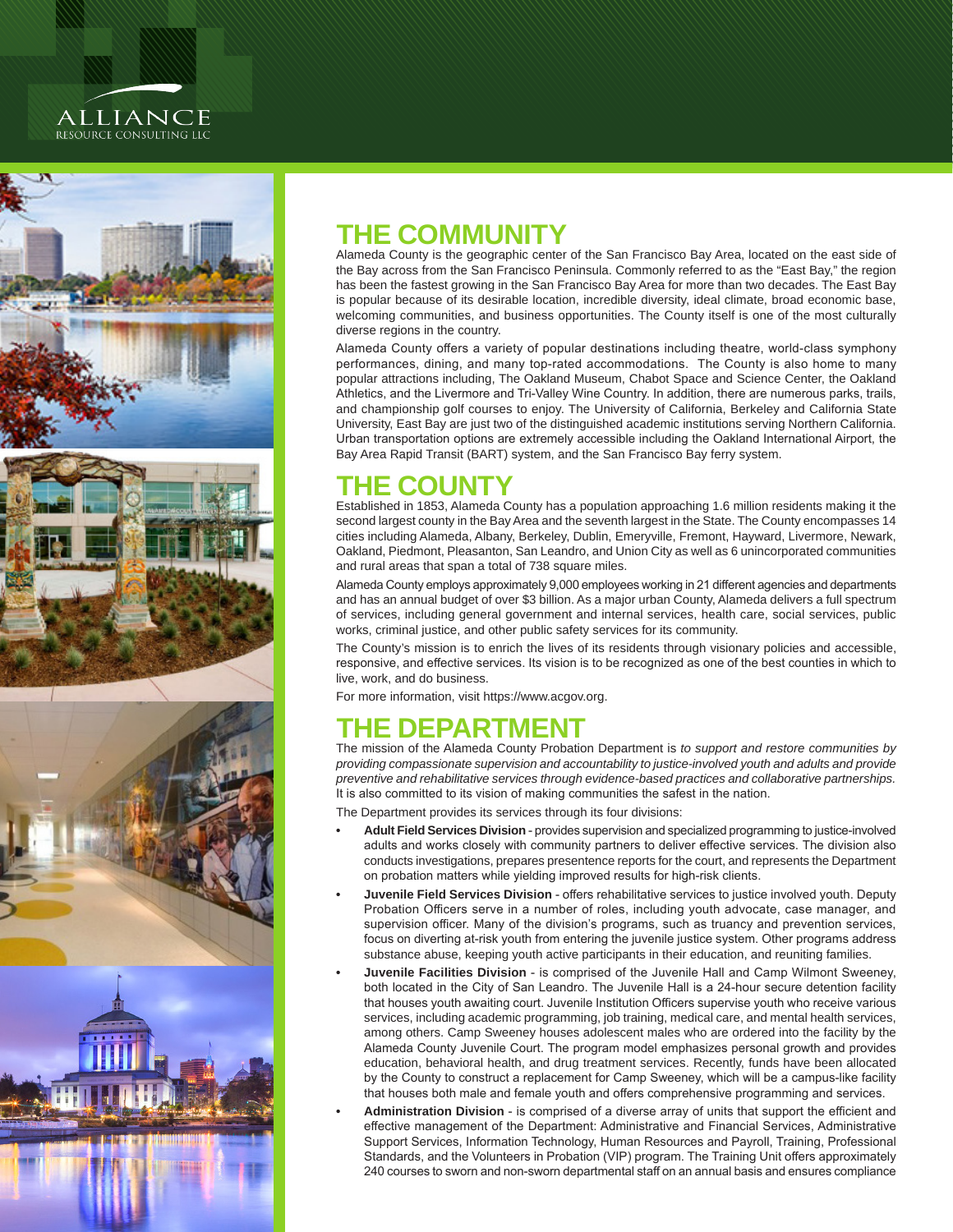## **CHIEF PROBATION OFFICER**

Alameda County, CA

with the Board of State and Community Corrections' Standards and Training for Corrections. Together, these units enable the operations divisions to focus on their primary role of client supervision, services, and management.

The Department's annual operating budget of \$153.8 million supports 682 employees, of whom 486 are sworn peace officers. In 2018, the Department launched the Five-Year Strategic Plan: Vision 2023 which aligns with the County's Vision 2026 plan and reflects the Department's commitment to making its communities the safest in the nation. For more information on the Vision2023 plan, please visit: [https://probation.acgov.org/probation-assets/files/](https://probation.acgov.org/probation-assets/files/Strategic_Plan_Vision.pdf) [Strategic\\_Plan\\_Vision.pdf](https://probation.acgov.org/probation-assets/files/Strategic_Plan_Vision.pdf).

### **CANDIDATE**

Alameda County is a highly respected organization known for its innovative achievements, and strong fiscal stewardship. For the next CPO, Alameda County seeks an experienced probation professional with an extensive background in leadership and collaboration, as well as a proven commitment to evidence-based practices. This person will have the ability to plan, monitor and execute programs.

The next CPO will embrace the opportunity to make positive contributions to the community he/she/they serve by achieving the following goals and objectives:

- Provide clients the tools for success through the use of evidence-based case management practices, including accountability measures designed to support positive behavioral change.
- Join with community-based partners to establish effective services that promote client success.
- Provide all clients with services and opportunities to support stable living and to thrive.
- Provide opportunities for all clients to successfully transition home.
- Align caseload and workload size to maximize client success.
- Consistently apply core correctional practices.
- Ensure that clients have access to a full continuum of services, including front-end diversionary and restorative opportunities.
- Ensure a family-centered approach to all client services.
- Develop and implement key strategies that address the needs of a workforce in a post-COVID-19 workplace environment.
- Promote a diverse and inclusive workplace culture that attracts and retains top talent.

The ideal candidate will be energetic, motivated and able to inspire action in others. The ideal candidate will be an inclusive manager and will bring outstanding managerial, interpersonal, and creative problem-solving skills to the Department. The selected candidate will have outstanding communication skills and be able to foster and maintain relationships with the unions, community and other stakeholders. Lastly, this person will take pride in leading the Department in continuing to strive for strategic goals, making positive impacts and building a high performing workforce to serve the community in years to come.

The Chief Probation Officer (CPO) is an at-will Department Head appointed by the Board of Supervisors who reports through and receives overall policy guidance from the County Administrator.

This position requires a qualifying combination of education and experience such as:

#### *Minimum Qualifications:*

Education: Possession of a Bachelor's degree from an accredited college or university in a field directly related to human services administration, such as Public Administration, Public Policy, Social Welfare, Psychology, Criminal Justice, Business Administration, or Public Service Management; AND, Experience:

- The equivalent of two years of full-time experience at the level of Assistant Chief Probation Officer, or in an equivalent or higher level Probation Department classification in the Alameda County classified service; OR
- The equivalent of seven years of full-time increasingly responsible supervisory administrative or managerial experience at the level of Program Manager – Probation or an equivalent or higher level classification, which involved the supervision of a major staff support program or program division in an organization associated with the delivery of services in the fields of Probation, Corrections or other justice programs and services. A Master's degree in a directly related field may be substituted for two years of the required supervisory experience, OR
- Any combination of training, education and experience that is equivalent to one of the patterns listed above and will provide the required knowledge and abilities.

License: All candidates must possess a valid California Class "C" Motor Vehicle Operator's License and a good driving record according to DMV negligent operator guidelines and qualifications for automotive insurance. Possession of an automobile may be required.

#### **SPECIAL REQUIREMENTS:**

All applicants must meet all minimum standards for Peace Officer under Section 1031 of the Government code which includes:

- A person appointed to a position in this classification in the Probation Department must be a citizen of the United States or a permanent resident alien who is eligible for and has applied for citizenship at least one year prior to his/her application for employment.
- Must be at least 21 years of age at the time of appointments.
- Graduated from high school, attained a satisfactory score on a G.E.D. test or passed a California high school proficiency examination.
- Fingerprinted for purposes of search of local, state, and national fingerprint files to disclose any criminal record.
- Found free from any physical, emotional or mental condition, which might adversely affect the exercise of the powers of a peace officer, as determined by a licensed examining authority in accordance with the California Government Code.
- Within the prescribed time limit after date of appointment, satisfactory completion of training for probation officers as specified by the California Board of Corrections, Peace Officer Standards and Training PC 832 and any other training required under law.